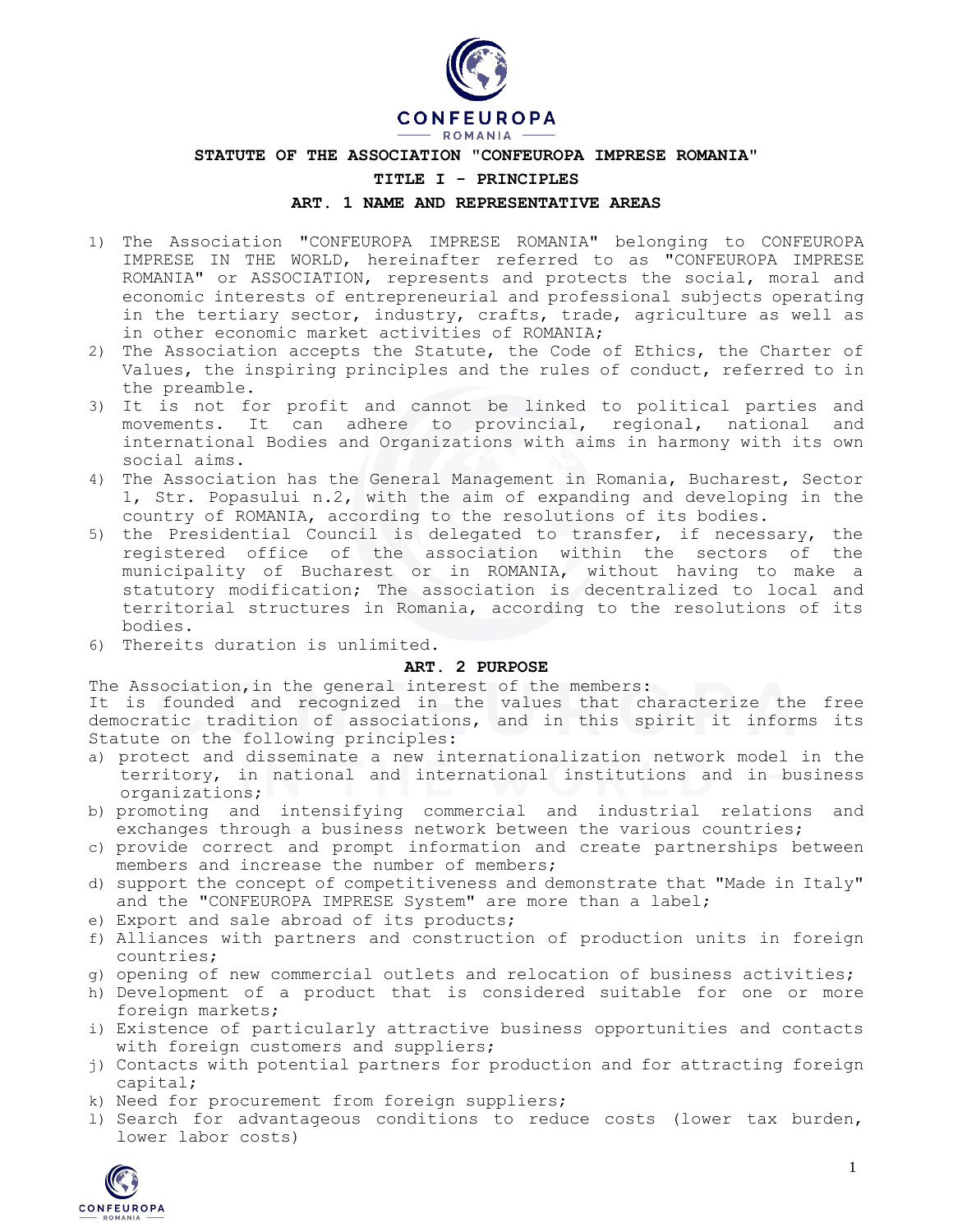- m) Apply sector legislation;
- n) Exploit funding from European and public funds;
- o) Make use of university research applied to industry;
- p) Take advantage of internationalization opportunities;
- q) Building business organizational models;
- r) Obtain permits and authorizations to carry out commercial and production activities;
- s) Promote the sustainable development of the company.
- t) associative freedom as an aspect of the freedom of the person and of social groups;
- u) pluralism as a consequence of political and economic freedom, and a source of development for people, businesses and civil society;
- v) internal democracy as a fundamental rule for the Organization and a reflection of the political and economic democracy that the Association advocates;
- w) solidarity, the charter of values and the code of ethics among the members and towards the country as a primary feature of its associative nature;
- x) responsibility towards associated subjects and towards the economic and social system, for the purposes of its fair and integrated development;
- y) equality among the members in view of their equal dignity before the law and institutions;
- z) participation in the development of services linked to the evolution of social reality, as a contribution to the well-being of the whole community and Europeanism as a primary form, in the current historical phase, to build growing areas of constructive coexistence and peaceful collaboration between nations.

The association therefore undertakes to set its action, a reference model for the members, in compliance with the following rules of conduct:

- a) loyal observance of the charter of values, of the code of ethics, of the laws and of the undersigned commitments and, in the spirit of its dutiful and convinced sense of the State, promotion of an associative awareness that contrasts any illegal practice to the detriment of goods, businesses and people, in whatever form it manifests;
- b) respect and promotion of the legitimate interests of the members and in particular of their right to correct and complete information;
- c) sense of responsibility and active contribution to safeguarding the conditions of liveability of the environment and of the territory in which it operates;
- d) active participation of the members in the life of the Organization at all levels, in the forms established by the Bodies;
- e) integrity moral and professional conduct of the associates and in particular of those among them who hold positions in internal or external bodies to the Association;
- f) fulfillment of any associative or public assignments with a spirit of service and willingness to return them to the Organization if its superior interest so requires;
- g) duty to guarantee the best image quality and respect for the name of the Organization in every activity, even outside the working context;

# **TITLE II - ASSOCIATIVE RELATIONS**

### **ART. 3 MEMBERS**

- 1) All those, natural or legal persons, who carry out business or selfemployment activities in the territory or any other auxiliary or professional activity can join the Association as effective members.
- 2) Elderly Entrepreneurs, other organizations that pursue aims, values and principles in harmony with those of the Association, as well as groups of companies organized, according to the methods and conditions approved by the Board, can also join as adherent members.
- 3) Aspiring entrepreneurs from the sectors represented by the Departments can also join as members.

## **ART. 4 MEMBERSHIP: METHODS AND CONDITIONS**

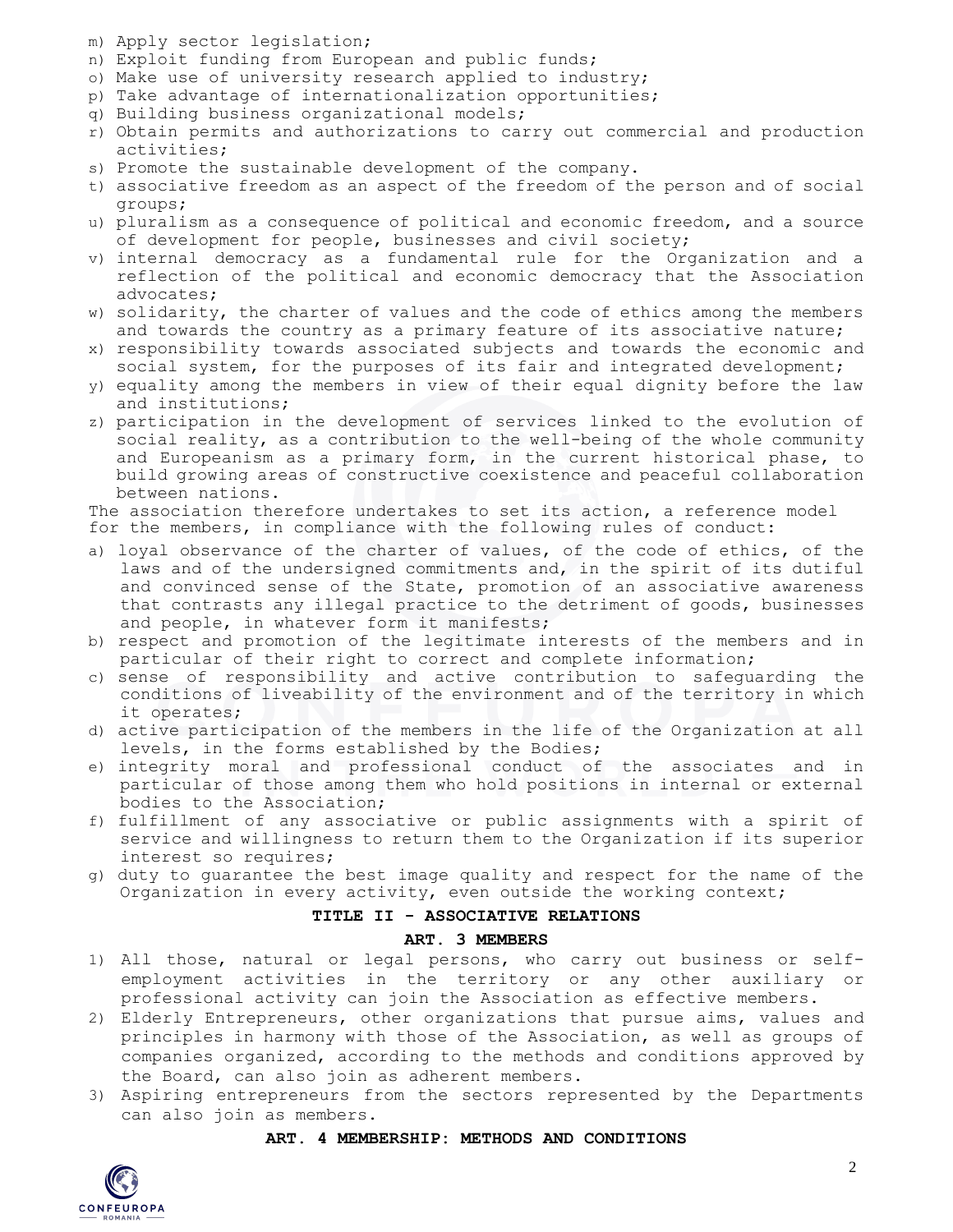- 1) To join the Association, an application must be submitted, signed by the owner or by the legal representative of the company, on which the Board resolves within 30 days of receipt of the application.
- 2) In the event that the application is rejected, the resolution will be notified by registered letter within 60 days. Failure to notify within the aforementioned term is equivalent to acceptance of the application.
- 3) Against the resolution of the Board, within 90 days of the relative communication, appeal to the Council is admitted which, after obtaining the opinion of the Board of Arbitrators, decides within a further 30 days, notifying the interested parties.
- 4) Membership binds the shareholder to all legal and statutory effects for a three-year period, starting on January 1st or July 1st following the date of membership. From that date all obligations and social rights take effect.
- 5) Membership is tacitly renewed from three years to three years if a formal act of resignation has not been presented by the member at least three months before the deadline by registered letter or with a signed declaration to be delivered to the registered office of the Association.
- 6) Membership of the Association gives the qualification of member of the confederal system and implies the acceptance of this Statute and of the confederal one.
- 7) The Members are required to pay the Association contributions deriving from the obligations established by the national collective agreements for the category, the resolutions of the National Confederation of Enterprises and the resolutions of the Association to the extent and in the manner established by the competent bodies.
- 8) Only if the social security contributions are up-to-date is it possible to exercise the rights in the bodies referred to in art. 11, or to represent the Association in bodies or commissions pursuant to art. 2, lett. F.
- 9) The President of the Association, after consulting the Board, can take legal action against defaulting members.
- 10) The Structures referred to in Articles 8 and 9 of this Statute, for the purpose of adequate coordination, and of the provisions of the Confederal Statute, annually deliver to the Association the list of names of the members who may have registered through them, with the relative signed membership forms, and of the senior executives.

## **ART. 5 FORFEITURE AND WITHDRAWAL**

Theremembership is lost:

- a) For withdrawal according to the methods and terms referred to in the previous art. 4, paragraph 6. Withdrawal does not exempt the shareholder from the financial commitments undertaken in the manner and within the terms provided for by the same art. 4;
- b) For forfeiture deliberated by the Council following serious conflicts with the general policy guidelines dictated by the Confederation or by the competent Bodies of the Association or for serious or repeated violation of the rules of this Statute or the loss of the requirements on the basis of which admission took place ;
- c) Forfailure to pay membership fees;
- d) For the dissolution of the Association approved by the assembly in the forms of this statute. The loss of the qualification of shareholder entails the renunciation of all rights on the corporate assets.

### **ART. 6 SANCTIONS**

The degrees of sanctions applicable by the Executive, on the proposal of the Board of Arbitrators, for cases of statutory violation, are in the order:

a) therewritten regret;

b) thereSuspension;

c) thereforfeiture.

The sanction referred to in letter b) prevents participation in the activities of the bodies.

### **ART. 7 DOUBLE FRAMING**

1) The contextual classification of the enterprises in the territorially

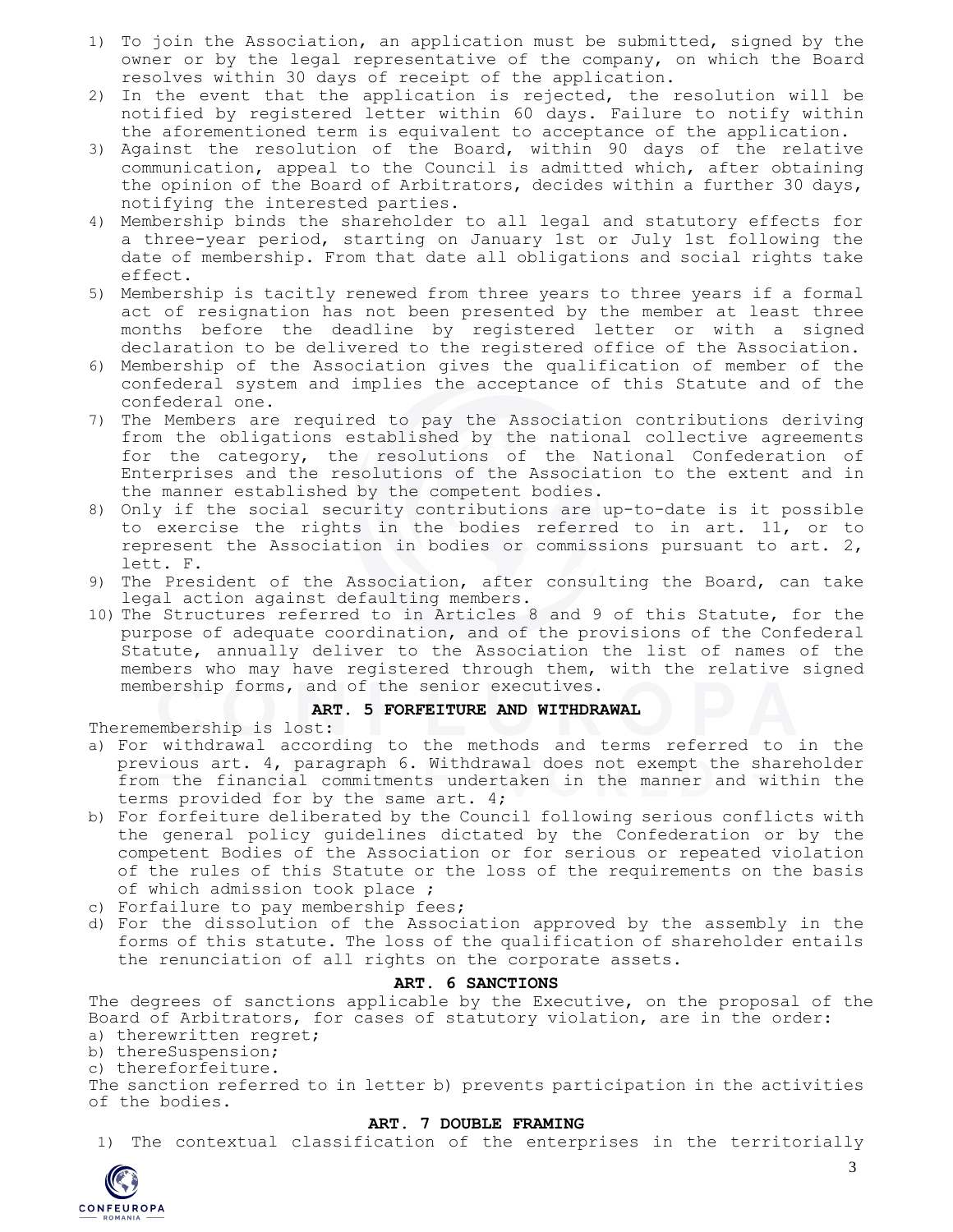competent organization of a general nature and in the national one constitutes an essential factor of organizational unity and union protection.

- 2) The Association takes care of the implementation of the double classification as a result of which the adhesion to the territorial organization involves the automatic and contextual adhesion to the national one, and vice versa.
- 3) The task of resolving any related organizational and contributory disputes, the double classification belongs to an arbitration board chaired by a delegate of the Confederation and composed of a representative of the Association and a representative designated by the National Association.

## **TITLE III - TERRITORIAL ORGANIZATION AND CATEGORIES**

### **ART. 8 TERRITORIAL ORGANIZATION**

For the purposes of implementing the purposes referred to in art. 2 the Board of the Association in compliance with the criteria of economy, organizational efficiency and representativeness - can divide the territory of the region and the province into sub-regional / provincial / local aggregations, determining their nature, functions, competences.

## **ART. 9 ORGANIZATION OF CATEGORIES**

- 1) The members of the Association are organized in Provincial Category Unions grouping or associated entrepreneurs of the territory belonging to the same sector - or in homogeneous sectors composed of similar categories from the point of view of the activity carried out or under that of trade union protection.
- 2) These Structures protect the interests of the categories and companies that constitute it and promote their economic and technical development with reference to the specific problems of the sector, in agreement with the Association and the competent national trade associations.
- 3) The Association assumes and directly takes care of the protection of the interests of local operators who are part of product sectors or sectors that do not have a local trade union.

### **ART. 10 RELATIONS WITH THE ASSOCIATION**

- 1) The Structures referred to in the previous articles 8 and 9, in carrying out activities at both national and international, local, provincial and regional Bodies, Bodies and Authorities, and in the organization of conferences, assemblies, events etc., are required to inform in advance CONFEUROPA IMPRESE IN THE WORLD and the Association itself and agree with it the addresses to follow.
- 2) If the Association ascertains, by such Structures, serious non-compliance with the statutory provisions, inefficiency or recurrent states of inactivity, as well as lack of representativeness, it can assume the direct management of the activities and, if it deems it necessary, appoint a delegate or a commissioner in analogy with the provisions of the confederal statute, in agreement, where appropriate, with the national associations of the categories concerned.
- 3) Each structure and category is required to take care of the collection of associative contributions in favor of the National, International, Provincial and Regional Association, to the extent and in the manner that will be approved by the competent Statutory Bodies.

## **TITLE IV BODIES OF THE ASSOCIATION**

### **ART. 11 ORGANS**

Bodies of the Association are:

- a) the Assembly;
- b) theNational Council and presidency;
- c) therePresidency Board;
- d) thePresident;
- e) The Honorary President
- f) theBoard of Auditors;
- g) theBoard of Arbiters;

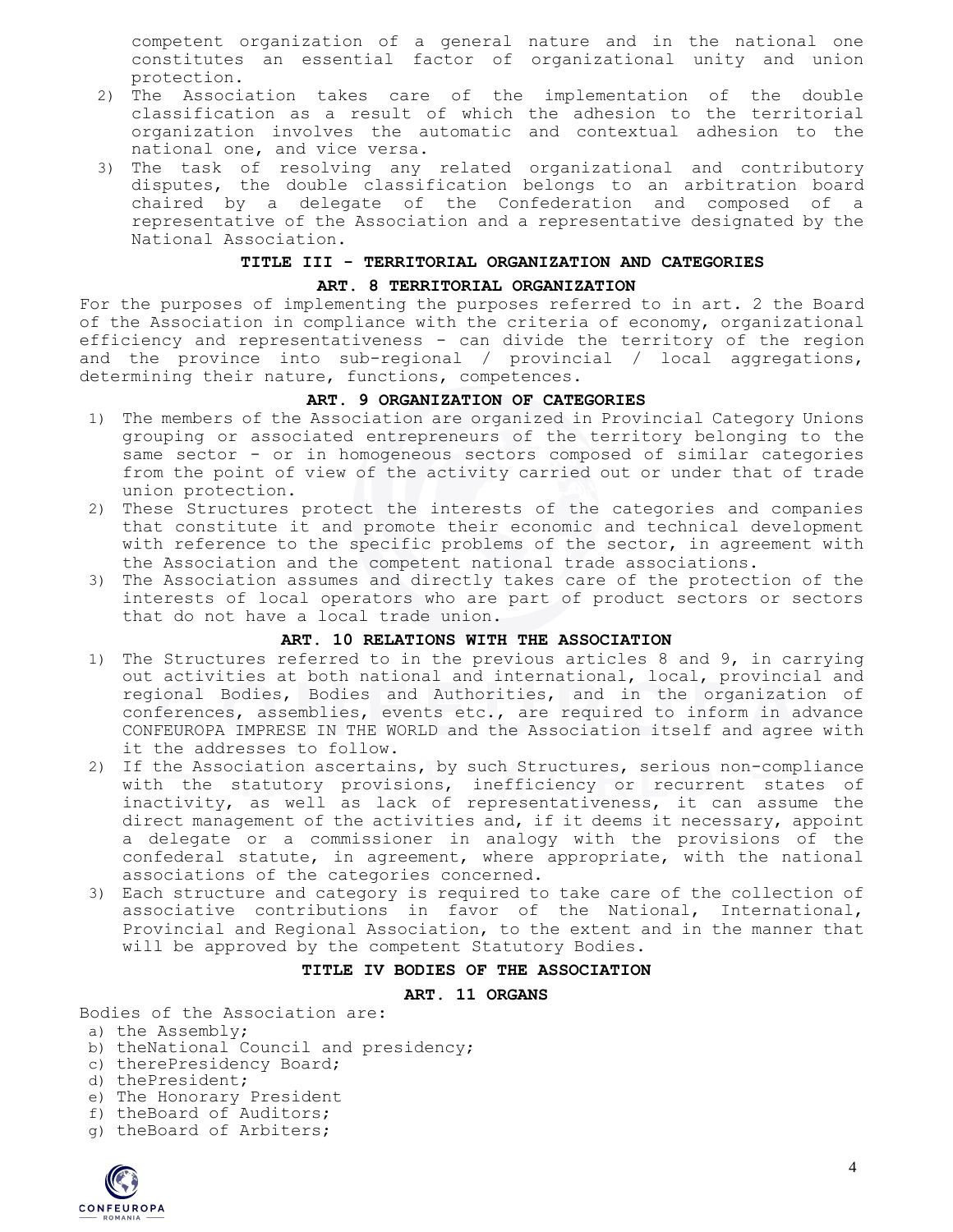## **ART. 12 DURATION AND PERFORMANCE OF OFFICES**

- 1) The bodies of the Association are elected by secret ballot.
- 2) Theelected in collegiate bodies cannot delegate their functions to others and automatically forfeit their office in the event of unjustified absence for three consecutive sessions.
- 3) Theelected offices have a term of three years.
- 4) The President and the Vice-Presidents who have held their respective offices for two consecutive terms cannot be immediately re-elected to the same office.
	- 5) Anyone who has violated the statutory provisions or who is not up to date with the payment of contributions relating to the previous year cannot take on positions or lose their office.

## **ART. 13 INCOMPATIBILITY**

- 1) Thepositions of President, Deputy Vice-President, Secretary General as well as member of the Board, held within the Association are incompatible with positions of a political nature accompanied by government functions at the level of territorial, central and local public administrations and with mandates parliamentarians or party posts.
- 2) There is no incompatibility with the offices attributed by virtue of an institutionally recognized representation of the Association.

# **ART. 14 SHAREHOLDERS 'MEETING: COMPOSITION**

- 1) The Assembly of the Association is composed of the effective members in good standing with the contributions payments and with the statutory rules.
- 2) The criteria for the attribution of representation are established by the confederal statute.
- 3) The criteria for assigning votes are established by specific regulations.
- 4) Nomember of the Assembly can be the bearer of more than two proxies.
- 5) The members of the Bodies envisaged by this Statute, the Secretary, can attend the Assembly.

## **ART. 15 SHAREHOLDERS 'MEETING: PRESIDENT, SECRETARY AND SCRUTERS**

- 1) The Assembly appoints the President, three (or five) scrutineers and the Secretary from among its members, who can also be chosen from among people who are not members of the Assembly.
- 2) When it comes to renewal of corporate offices, amendments to the Statute or dissolution of the Association, the secretary must be a Notary or a confederal delegate.

### **ART. 16 SHAREHOLDERS 'MEETING: CALL AND CONDUCT**

- 1) The Assembly Meetings, both ordinary and extraordinary, are convened by the President of the Association or by whoever takes his place.
- 2) Ordinarily, the Assembly is convened once a year, by written invitation to the effective members or by means of a notice published in the information organ of the Association, or through another press organ, at least 15 days before the day fixed for the meeting.
- 3) The notice of call must contain: the agenda, an indication of the place, day, month, year and time of the meeting, as well as the indications relating to any second call, which must be fixed at least one hour later the first call. If on the agenda there is the approval of financial statements, the convocation notice must also contain an indication of the place, days and hours in which the same and the attached documents can be consulted.
- 4) The Assembly can be convened in extraordinary session when the President of the Association or the Council deems it appropriate or upon a reasoned request from the Board of Auditors.
- 5) In cases where the call is requested by the Board or by the Board of Auditors, the President must do so within 10 days from the date of receipt of the request. Failing this, the call will be made, within 10 subsequent days, by the President of the Board of Auditors.
- 6) In case of urgency, the Assembly can be convened by telegraph with at least five days' notice.

#### **ART. 17 SHAREHOLDERS 'MEETING: VALIDITY**

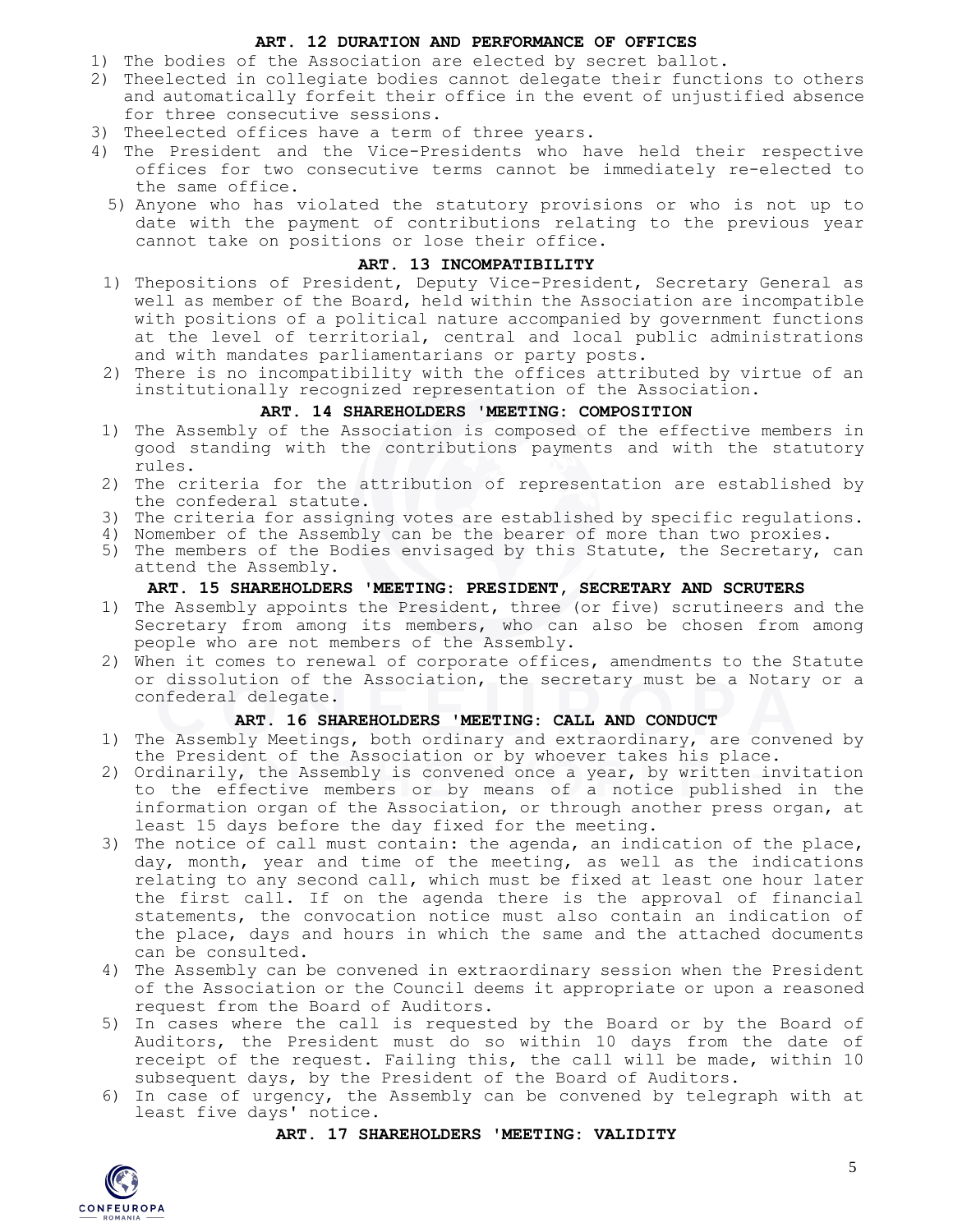- 1) The meetings of the Assembly are valid on first call when half plus one of the members are present, also by proxy. They are valid on second call regardless of the number of attendees.
- 2) The President of the Assembly establishes, from time to time, the methods of voting unless the Assembly decides otherwise and except in cases expressly established by this Statute.
- 3) TheResolutions are adopted by a majority of those present.
- 4) In open votes, in the event of a tie, the part that includes the vote of the President prevails: in secret votes the proposal is considered rejected.
- 5) In the event of a tie in the elections for corporate offices, the oldest member of the association will be declared elected.
- 6) For amendments to the Articles of Association, the favorable vote of at least half plus one with the right to vote is required. The statutory changes can also be deliberated through referendum.
- 7) For the dissolution of the Association, the favorable vote of at least 75% of those entitled to vote is required.

#### **ART. 18 ASSEMBLY: SKILLS**

- 1) The assembly in ordinary session:
	- a) establishes the guidelines of trade union and general policies of the Association binding for all structures, members and members;
	- b) elects the Council of the Association every three years by secret ballot from among the members of the Assembly having the right to vote;
	- c) elects every three years, by secret ballot, the other corporate offices to be appointed by the shareholders' meeting envisaged by this Statute;
	- d) by June 30 of each year it approves the final balance of the previous year and the report on the activity carried out by the Association as well as the budget of the following year and the relative programmatic lines.
	- e) Resolutionon any other topic on the agenda.
- 2) the Assembly in extraordinary session:
	- deliberatesamendments to this Statute;
	- resolves the dissolution of the Association including the appointment of liquidators and the liquidation procedures;
	- deliberateson any other topic on the agenda.

### **ART. 19 NATIONAL COUNCIL: COMPOSITION**

- The National Council of the Association is composed of a number of 7 members up to a maximum of 17 members including the Honorary President and the President, in order to ensure adequate representation of the Delegates of the Departments that are part of it:
	- 1) Art and culture, education, training and universities
	- 2) Non-profit and third age activities
	- 3) Insurance and financial broker
	- 4) Commerce, tourism and horeca
	- 5) Energy and environment
	- 6) Infrastructure, transport and logistics
	- 7) Internationalization and institutional relations
	- 8) Small and medium-sized enterprises
	- 9) Community and international policies
	- 10) Territorial cohesion policies
	- 11) industrial policies
		- agri-food industry, viticulture and enology
		- industry of hydraulic, pneumatic and chrome-plated bars components
		- wood industry
		- engineering industry
		- oil & gas industry
	- textiles, fashion and accessories
	- 12) Professions and services
	- 13) Healthcare, medicine and pharmacy, sport and wellness
	- 14) press and communication, ict information and communication

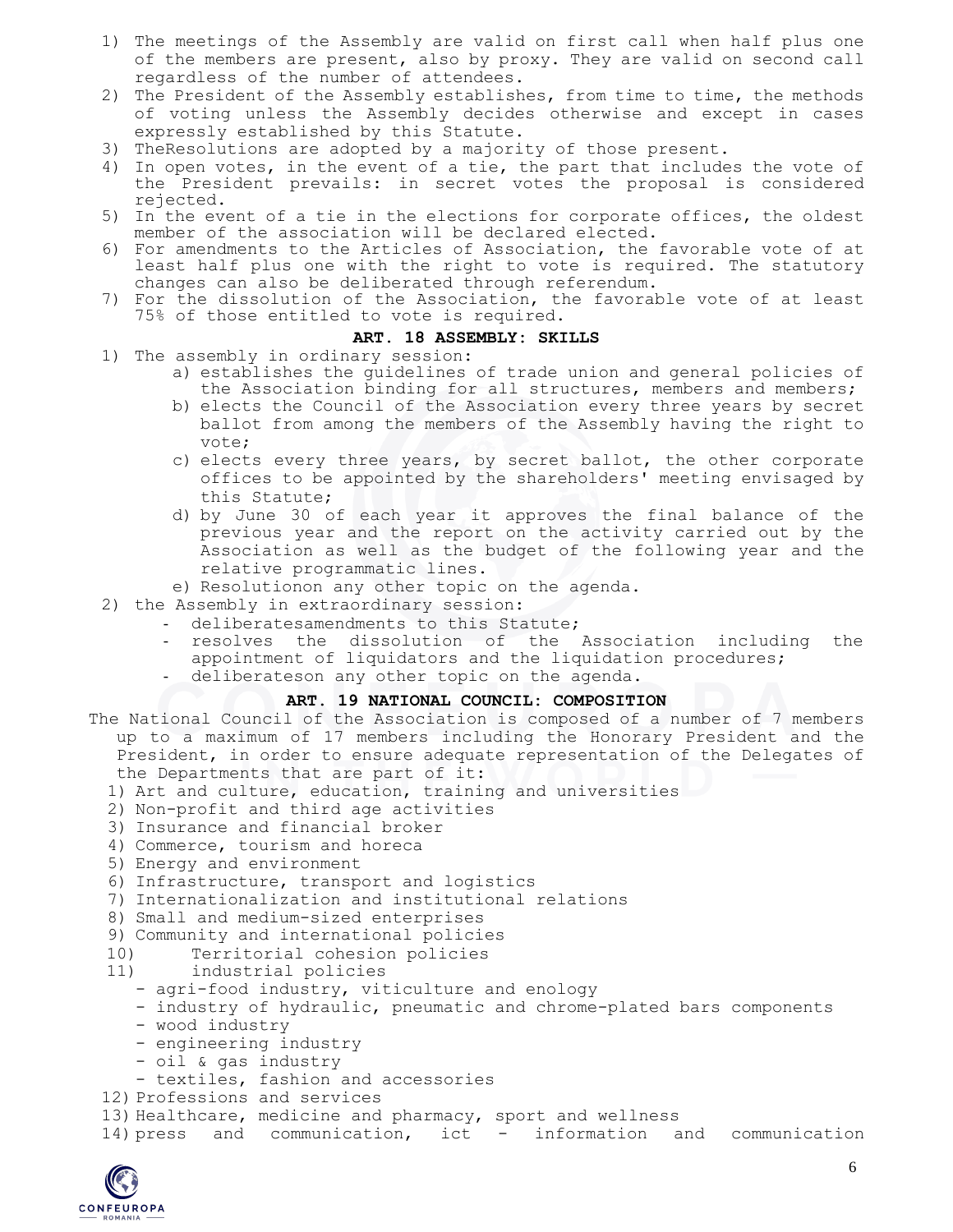technologies

Members elected by the assembly from among the shareholders entitled to vote.

## **ART. 20 PRESIDENTIAL COUNCIL: NOTICE AND VALIDITY**

The Presidential Council of the Association is composed of a number of 5 members up to a maximum of 9 members including the Honorary President

- 1) The Presidential Council is convened by the President, who chairs it, at least every two months, and, in any case, whenever he deems it necessary and whenever at least 25% of its members request it.
- 2) In the event that the call is requested by at least 25% of the members, the President must do so within 30 days from the date of receipt of the request; failing that, the Board of Arbitrators will do so within the next 15 days.
- 3) The notice of call must contain an indication of the place, day, time, as well as the agenda of the meeting.
- 4) The convocation must take place with at least 10 days notice. In urgent cases, the meeting can also be made by telephone, fax and e-mail.
- 5) The sessions are valid if the majority of the members are present. Proxies are not allowed.
- 6) Each member of the Presidential Council has the right to one vote and decisions are taken, unless otherwise decided, by an absolute majority of those present. In open votes, in the event of a tie, the part that includes the vote of the President prevails; in secret votes the proposal is considered rejected.
- 7) Thevotes of the Presidential Council are usually clear, unless they concern individuals.

# **ART. 21 PRESIDENTIAL COUNCIL: COMPETENCES**

ThePresidency Council, within the framework of the general guidelines established by the Assembly:

- a) determinesthe directives of action of the Association;
- b) appoints from among its members, the Honorary President, the President, the Deputy Vice-President, the Secretary General and the members of the Presidency Board;
- c) establishesthe extent of contributions due by shareholders;
- d) annually prepares the political and financial report, as well as the final balance sheet and budget to be submitted to the Assembly;
- e) approvesand changes the internal regulations;
- f) deliberates on all acts involving the purchase or sale of movable and real estate assets, on the acceptance of inheritances and donations on the constitution or participation in the bodies referred to in art. 2 lett. d) of this statute, as well as on all acts of extraordinary administration;
- g) determines the constitution and functioning of the committees of the homogeneous commodity sectors;

# **ART. 22 PRESIDENTIAL JOINT: COMPOSITION, SKILLS**

The Presidency Council is composed of the President of the Presidency Council, who chairs it, the Honorary President, the Deputy Vice President, who replaces him in case of absence or impediment, the Secretary General and from 1 to 3 members elected by the Council of Presidency in order to ensure adequate representation.

TherePresidency Board:

- a) adopts, in case of urgency, the provisions of competence of the Presidency Council referring them to the first meeting of the same for the validation of its work;
- b) provides for the Administration of the Association, except for what is delegated by the statute to the Presidential Council;
- c) approves the constitution of trade unions and territorial structures, defining their areas according to the criteria established by this Statute;
- d) deliberateson the admission of members;
- e) appoints, on the proposal of the President and subsequent ratification by the Council, the Secretary General of the Association, who participates in the meetings of the collegial bodies with an advisory opinion and whose powers are governed by a specific resolution of the

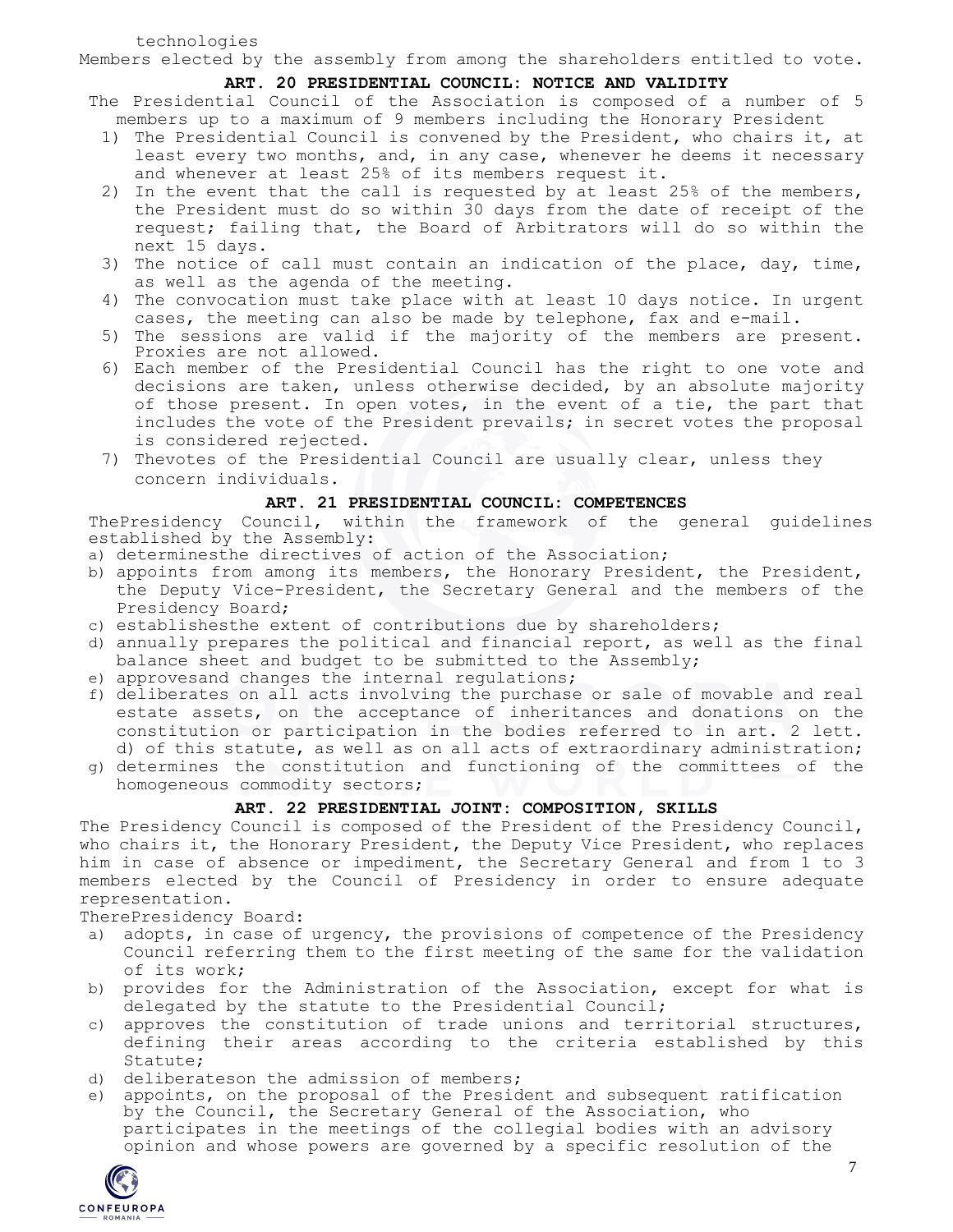Presidency Council itself;

- f) confers professional, occasional or continuous appointments to people of specific competence;
- g) provides for the designations and appointments of the representatives of the Association in organisms, entities or commissions; where particular technical expertise is required, non-shareholders may also be designated or appointed;
- h) onDirector's proposal hires and fires staff.

# **ART. 23 PRESIDENCY JOINT: CALL**

- 1) The Presidential Council, by means of a notice containing the indication of the place, day, month and year and time, as well as the agenda of the meeting, is convened by the President, who chairs it, whenever he deems it necessary and in any case at least once every month with at least 8 days' notice.
- 2) In thein cases of urgency, the meeting can also be made by telephone or by fax or by e-mail and in any case with at least 3 days' notice. In any case, the presence at the meetings of all the members eliminates any defects in the convocation. The resolutions of the Presidency Board are taken by majority vote and are valid if adopted with the presence of at least half plus one of the members. Proxies are not allowed.
- 3) Inin the event of a tie, the vote of the President is decisive.

## **ART. 24 PRESIDENT**

- 1) Any associated entrepreneur or person delegated by the associated company in compliance with the conditions set out in Articles 3 and 4 of this Statute.
- 2) The president represents the Association for all legal and statutory purposes; he has signatory power that he can delegate.
- 3) The President also:
	- manages the Association; implements the resolutions of the collegial bodies and adopts the measures necessary for the achievement of the corporate purposes;
	- summonsand chairs the meetings of the Presidency Council and the Presidency Council;
	- has the right to act and stand up in court and appoints lawyers and attorneys for disputes;
	- cancarry out all acts, not delegated by the Statute to other Bodies, which become necessary in the interest of the Association;
	- keep watchon the organization of services and administrative acts;
	- he can take the place of the Presidency Council and the Presidency Council in cases of urgency, referring the measures taken to the first subsequent meeting for their validation.
- 4) In the event of vacancy from the office of President, the Honorary President and / or the Deputy Vice President assumes his functions as Interim President and convenes, within 30 days of the vacancy, the meeting that provides, in the manner set out in art. 18 ofthis Statute, upon the election of the new President.

### **ART. 25 BOARD OF AUDITORS**

- 1) The Board of Auditors is made up of a minimum of three to a maximum of five members, three effective and two alternates, appointed by the Assembly even among non-members.
- 2) On the occasion of the first meeting of the Board of Statutory Auditors, the effective members choose the President from among themselves, who must be registered in the Register of Auditors if this is mandatory. Should the office of President become vacant, the Board proceeds to the new election at the immediately following meeting. The newly elected remains in office until the natural expiry of the current mandate.
- 3) Inin the event of a vacancy, the oldest member takes over.
- 4) It is established if it is deemed necessary or a legal obligation.

## **ART. 26 BOARD OF AUDITORS: FUNCTIONS**

1) The Board of Auditors has functions of verification and control of the administrative management of the Association, of which it reports to the Bodies.

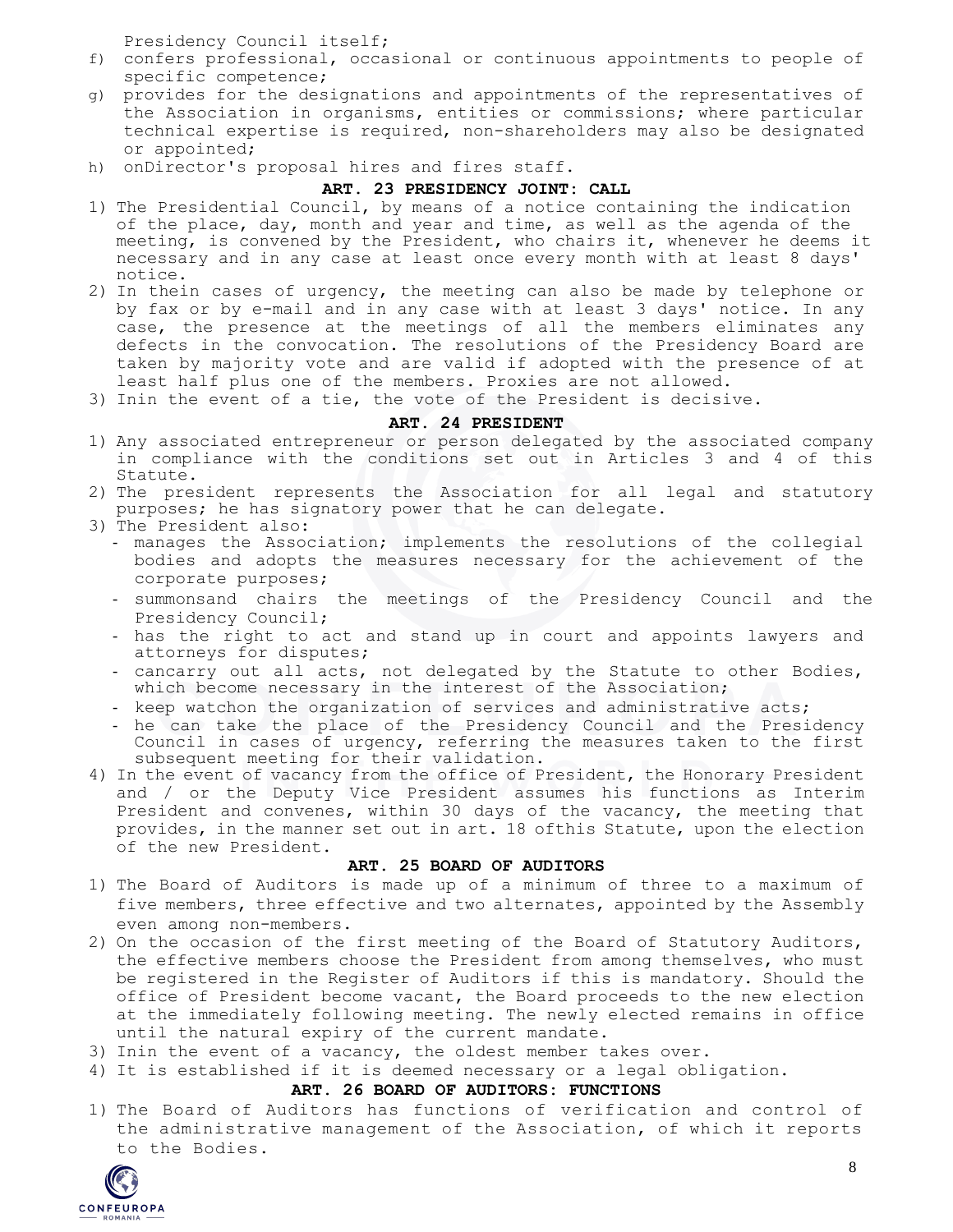- 2) The President of the Board can participate without the right to vote in the meetings of the Bodies.
- 3) The Board prepares an annual report to be presented to the General Assembly when the final balance is approved.
- 4) The Board of Auditors has the right, with a justified and unanimously approved report, in the event of serious and documented accounting irregularities, to ask the Chairman to convene the Board. If the President deems the reasons unfounded and does not convene the Council within 10 days, the matter is referred by one of the parties to the Board of Arbitrators which decides on the convocation within 15 days.
- 5) The office of Auditor is not incompatible with any other office within the Association.

## **ART. 27 BOARD OF PROBIVIRI**

- 1) The Board of Arbitrators is made up of three effective members and optionally two alternates elected by the Assembly also from among non-members.
- 2) On the occasion of the first meeting of the Board of Statutory Auditors, the effective members appoint the President from among its members.
- 3) The College pronounces opinions and judges as a friendly composer on all matters that are not reserved by this Statute to other bodies, also in relation to the application of this Statute and internal regulations. In particular, the Board of Arbitrators is required to express an unappealable and binding opinion for the members and the established structures, on any dispute between the Members or between them and the aforementioned Structures, which is referred to it by the President of the Association or by the parties including the dispute arose. The ruling assumes the value of an unlawful arbitration award.
- 4) The office of proboviro is not incompatible with any other office within the Association.

# **ART. 28 CORPORATE OFFICES: ELIGIBILITY**

Operators and auxiliaries who carry out their activities, even in a nonprevalent way, in the sectors represented can be elected to corporate offices; the legal representatives or other person with a proxy from the company, or with a special power of attorney in the case of a joint-stock company; one of the partners in the case of partnerships.

## **ART. 29 SECRETARY GENERAL**

The Secretary General of the Association is head of personnel and is responsible for the organizational activity of the regular functioning of the offices, the conservation of documents and the management of personnel. He also assists the President and the Collegial Bodies in carrying out their mandate. He participates in the meetings of the same Bodies in an advisory capacity, assuming the functions of Secretary General when this task is not expressly attributed to a notary or to a confederal delegate.

## **ART. 30 DEPARTMENTS**

I'mestablished within the Association the following Departments:

- 1) Art and culture, education, training and universities
- 2) Non-profit and third age activities
- 3) Insurance and financial broker
- 4) Commerce, tourism and horeca
- 5) Energy and environment
- 6) Infrastructure, transport and logistics
- 7) Internationalization and institutional relations
- 8) Small and medium-sized enterprises
- 9) Community and international policies
- 10) Territorial cohesion policies
- 11) industrial policies
	- agri-food industry, viticulture and enology
	- industry of hydraulic, pneumatic and chrome-plated bars components
	- wood industry
	- engineering industry
	- oil & gas industry
	- textiles, fashion and accessories